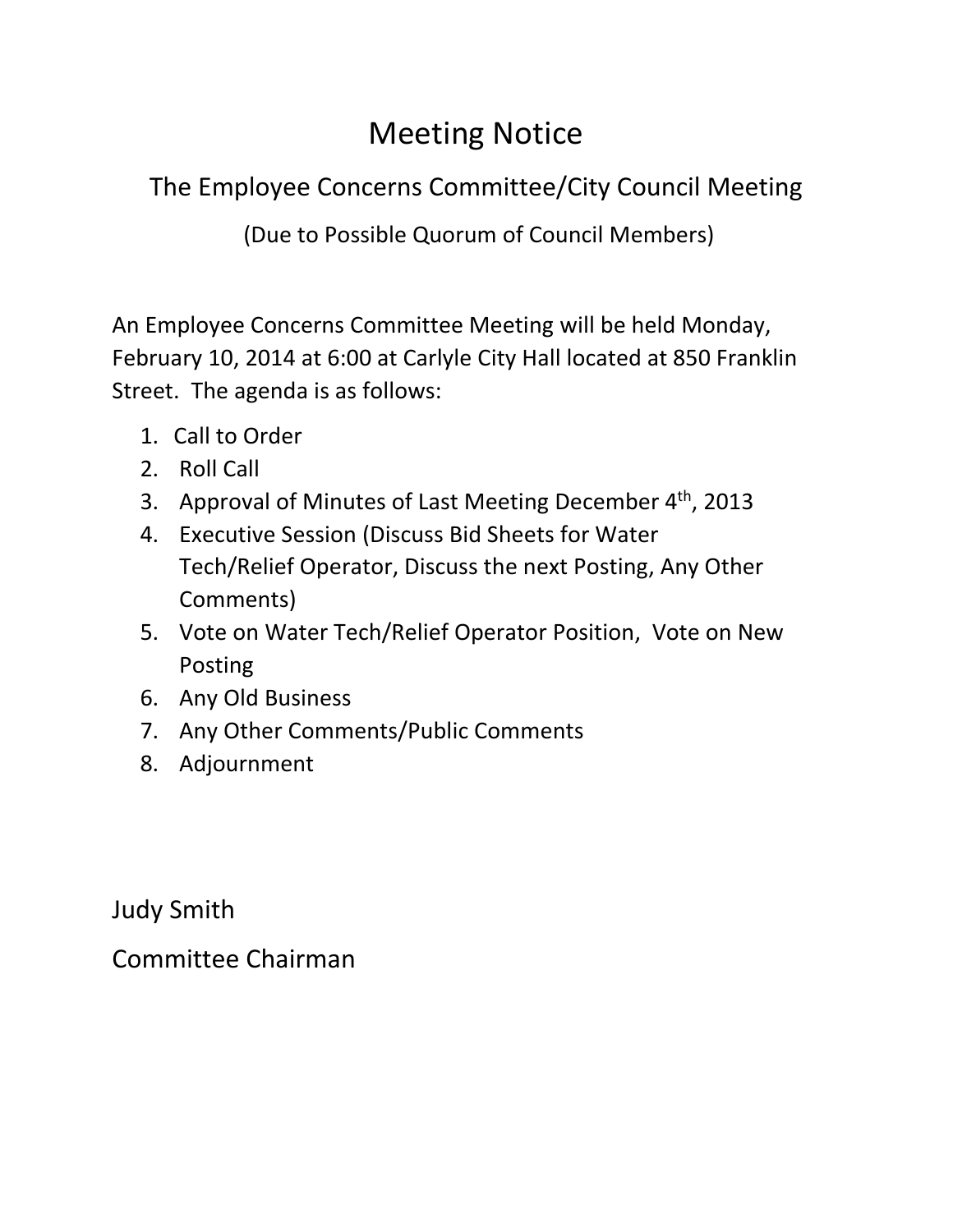The Employee Concerns Committee/City Council Meeting

(Due to Possible Quorum of Council Members)

An Employee Concerns Committee Meeting will be held Monday, March 24, 2014 at 6:00 at Carlyle City Hall located at 850 Franklin Street. The agenda is as follows:

- 1. Call to Order
- 2. Roll Call
- 3. Approval of Minutes of Last Meeting February 10, 2014
- 4. Posting for Position at Water Plant
- 5. New Park Job Descriptions
- 6. Old Business
- 7. Public Comments
- 8. Executive Session Personnel
- 9. Personnel
- 10. Adjournment

Judy Smith

Committee Chairman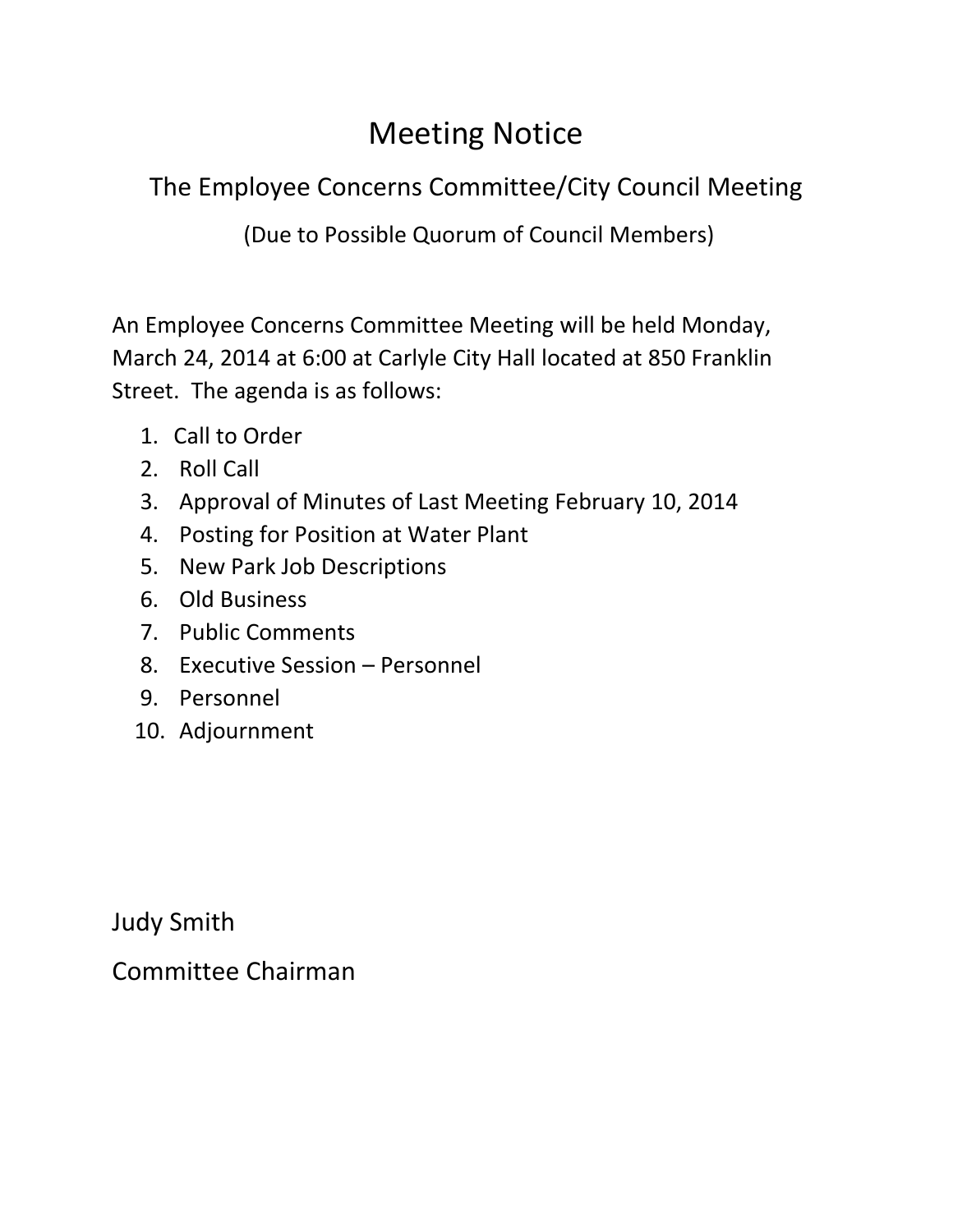The Employee Concerns Committee/City Council Meeting

(Due to Possible Quorum of Council Members)

An Employee Concerns Committee Meeting will be held Friday, April 11, 2014 at 3:00 p.m. at Carlyle City Hall located at 850 Franklin Street. The agenda is as follows:

- 1. Call to Order
- 2. Roll Call
- 3. Approval of Minutes of Last Meeting March 24, 2014
- 4. Water Operator Position
- 5. Park Job Descriptions
- 6. Disciplinary Procedures
- 7. Public Comments
- 8. Executive Session Personnel
- 9. Personnel
- 10. Adjournment

Judy Smith

Committee Chairman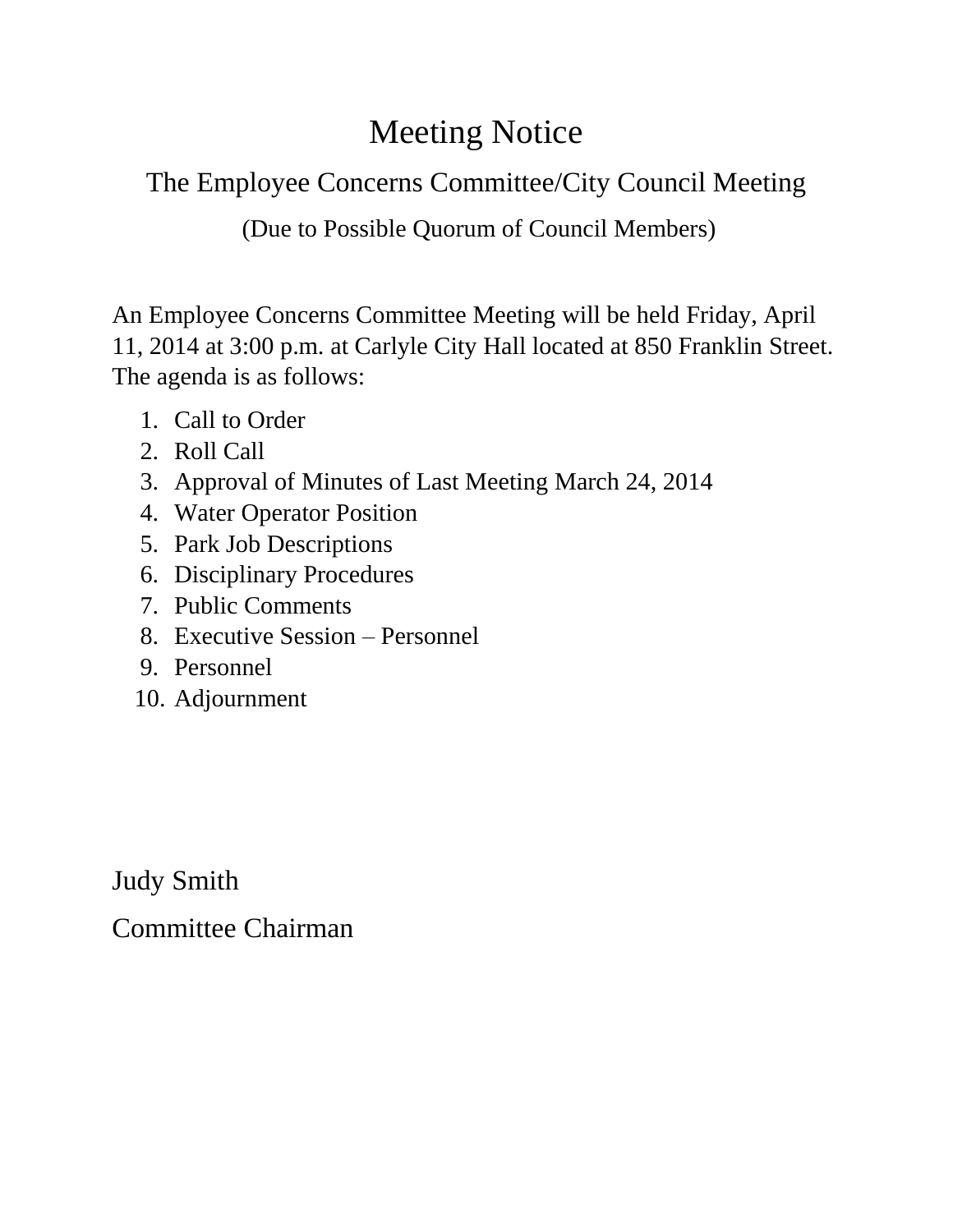Employee Concerns Committee / Water and Sewer Committee / City Council Meeting (due to possible quorum of council members)

The Employee Concerns Committee and the Water & Wastewater Committee will hold a Meeting on Tuesday, April 29, 2014 at 6:00 p.m. at the Carlyle City Hall located at 850 Franklin Street.

The agenda is as follows:

- 1. Call to order
- 2. Roll call
- 3. Executive Session / Personnel Interviews
- 4. Any other comments
- 5. Adjournment

Judy Smith / Kent Newkirk Committee Chairman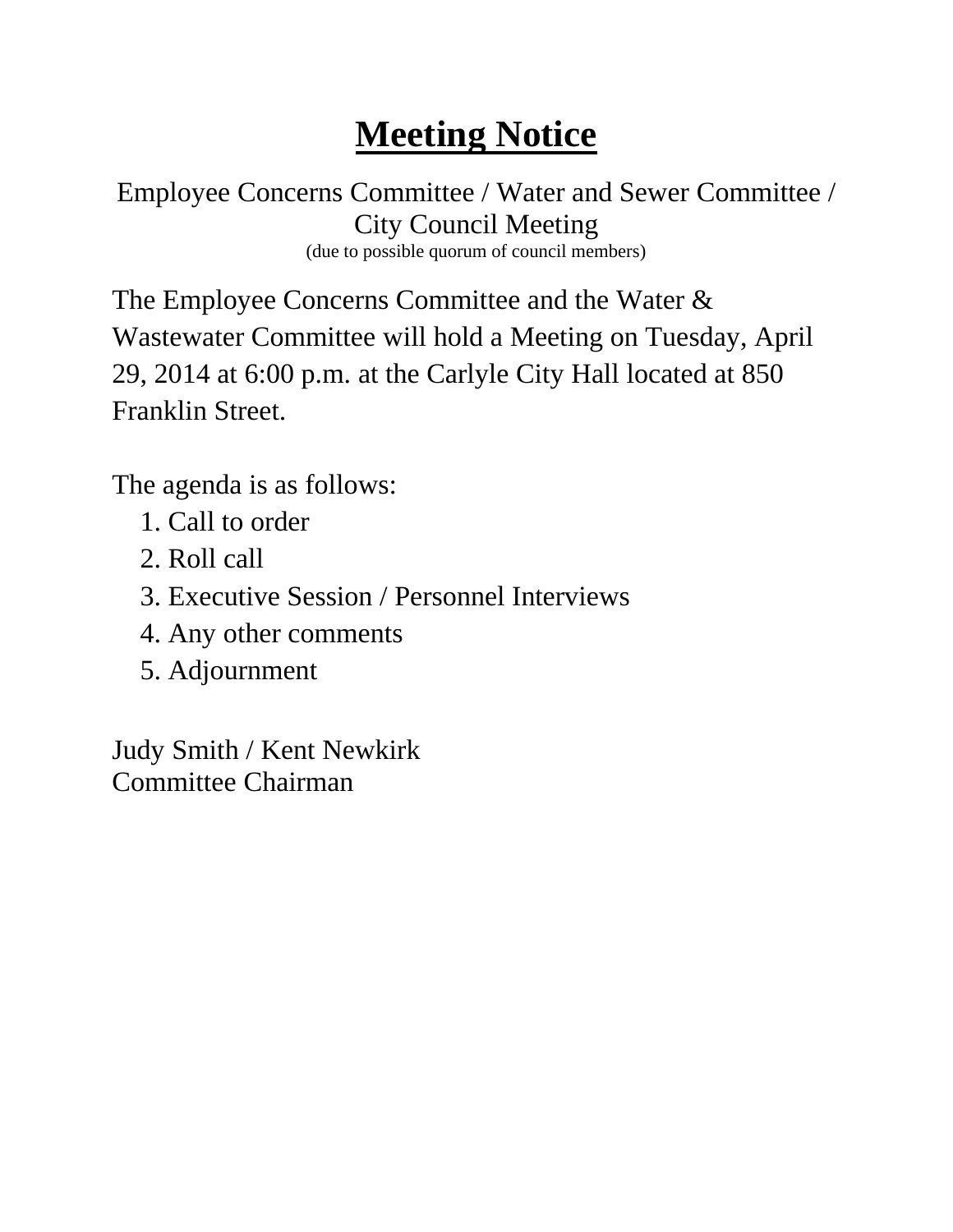Employee Concerns Committee / Water and Sewer Committee / City Council Meeting (due to possible quorum of council members)

The Employee Concerns Committee and the Water & Wastewater Committee will hold a Meeting on Tuesday, May 6, 2014 at 6:00 p.m. at the Carlyle City Hall located at 850 Franklin Street.

The agenda is as follows:

- 1. Call to order
- 2. Roll call
- 3. Executive Session / Personnel Interviews
- 4. Any other comments
- 5. Adjournment

Judy Smith / Kent Newkirk Committee Chairman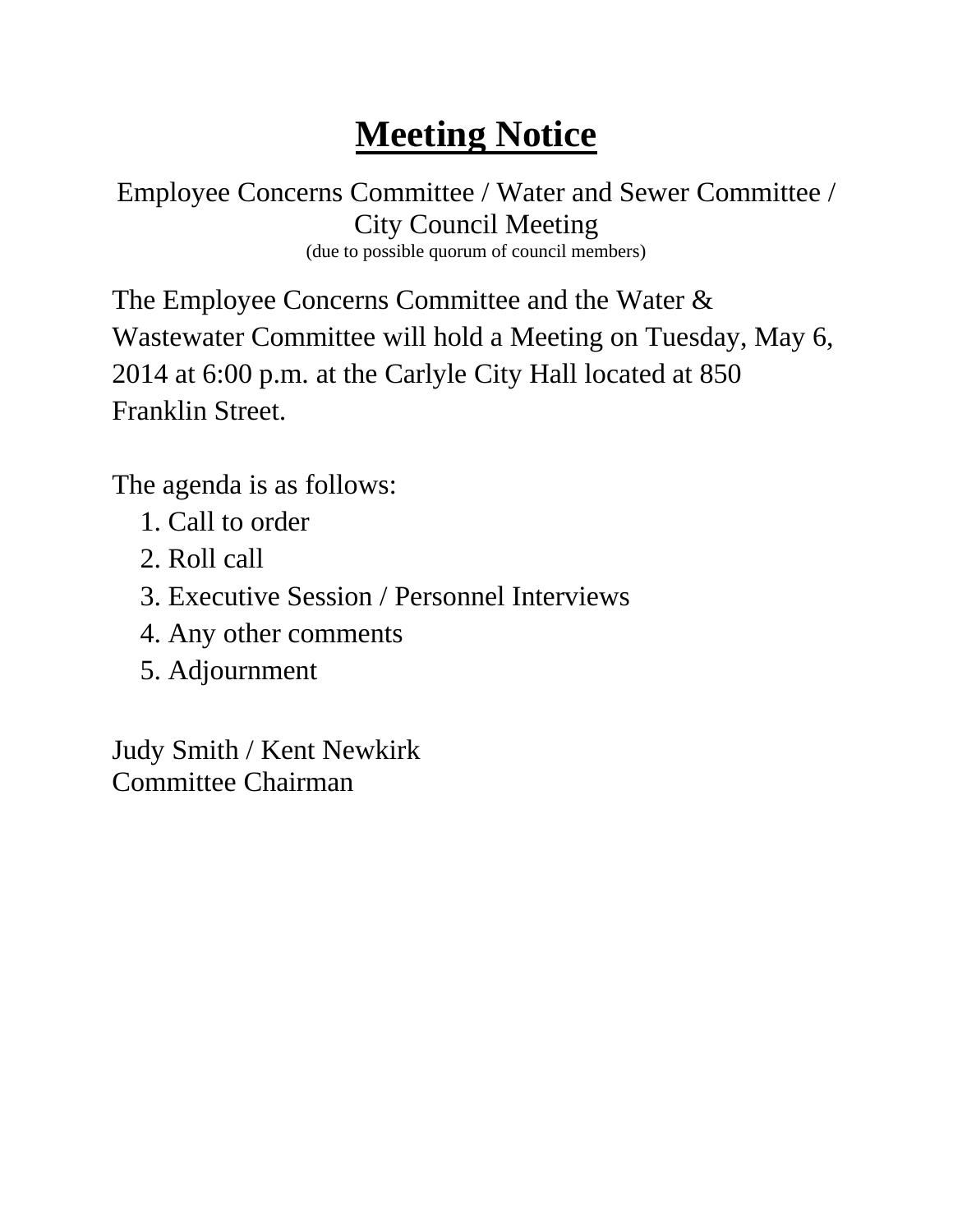Employee Concerns Committee / City Council Meeting (due to possible quorum of council members)

The Employee Concerns Committee will hold a Meeting on Thursday, May 22, 2014 at 7 p.m. at the Carlyle City Hall located at 850 Franklin Street.

The agenda is as follows:

- 1. Call to order
- 2. Roll call
- 3. Approval of April 11 and 29, 2014 and May 6, 2014 minutes
- 4. Employee health insurance
- 5. Any other comments
- 6. Adjournment

Judy Smith Committee Chairman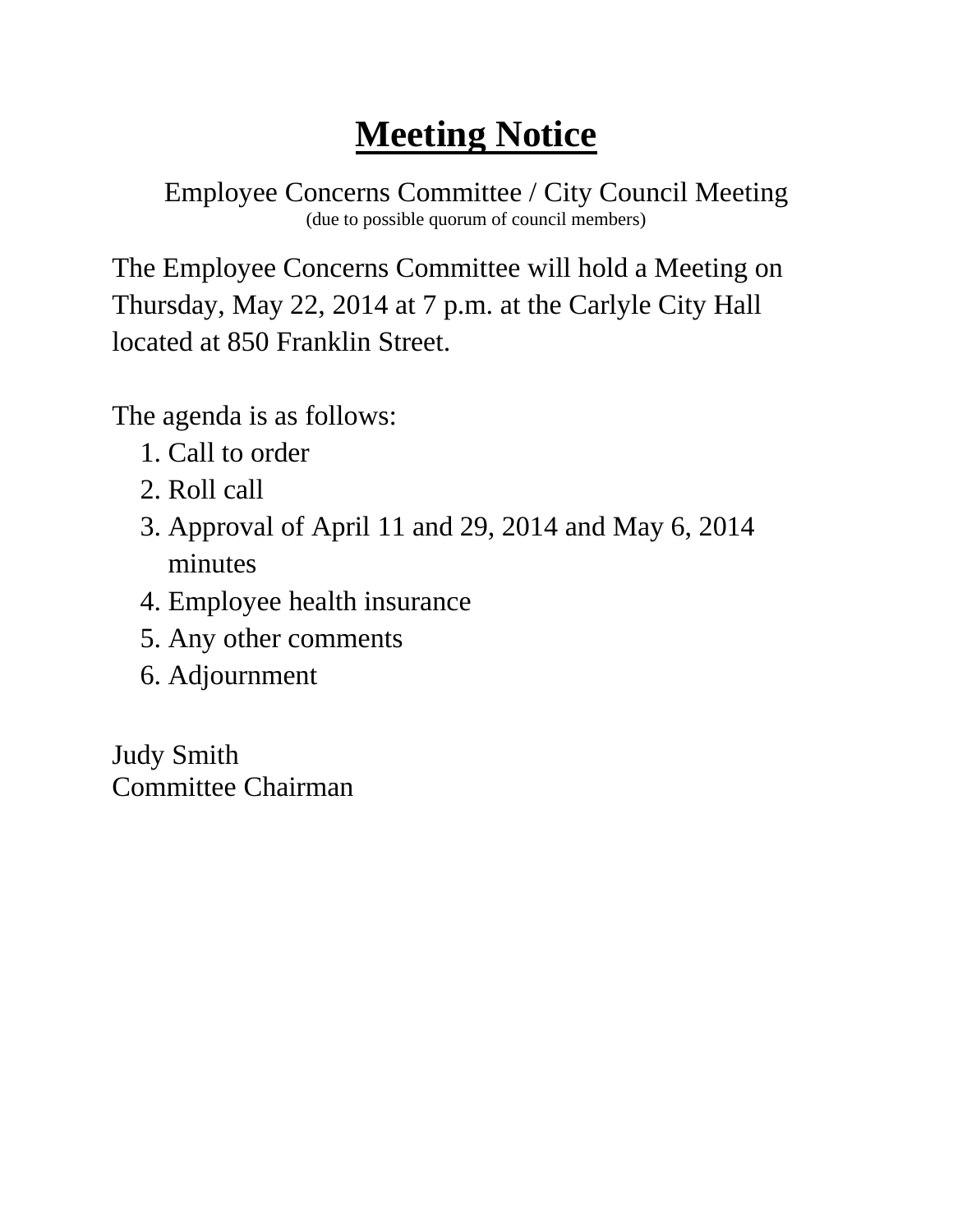Employee Concerns Committee / City Council Meeting (due to possible quorum of council members)

The Employee Concerns Committee will hold a Meeting on Wednesday, July 16, 2014 at 5:15 p.m. at the Carlyle City Hall located at 850 Franklin Street.

The agenda is as follows:

- 1. Call to order
- 2. Roll call
- 3. Approval of May 22, 2014 minutes
- 4. Public Comments
- 5. Executive Session / Personnel
- 6. Personnel
- 7. Any other comments
- 8. Adjournment

Judy Smith Committee Chairman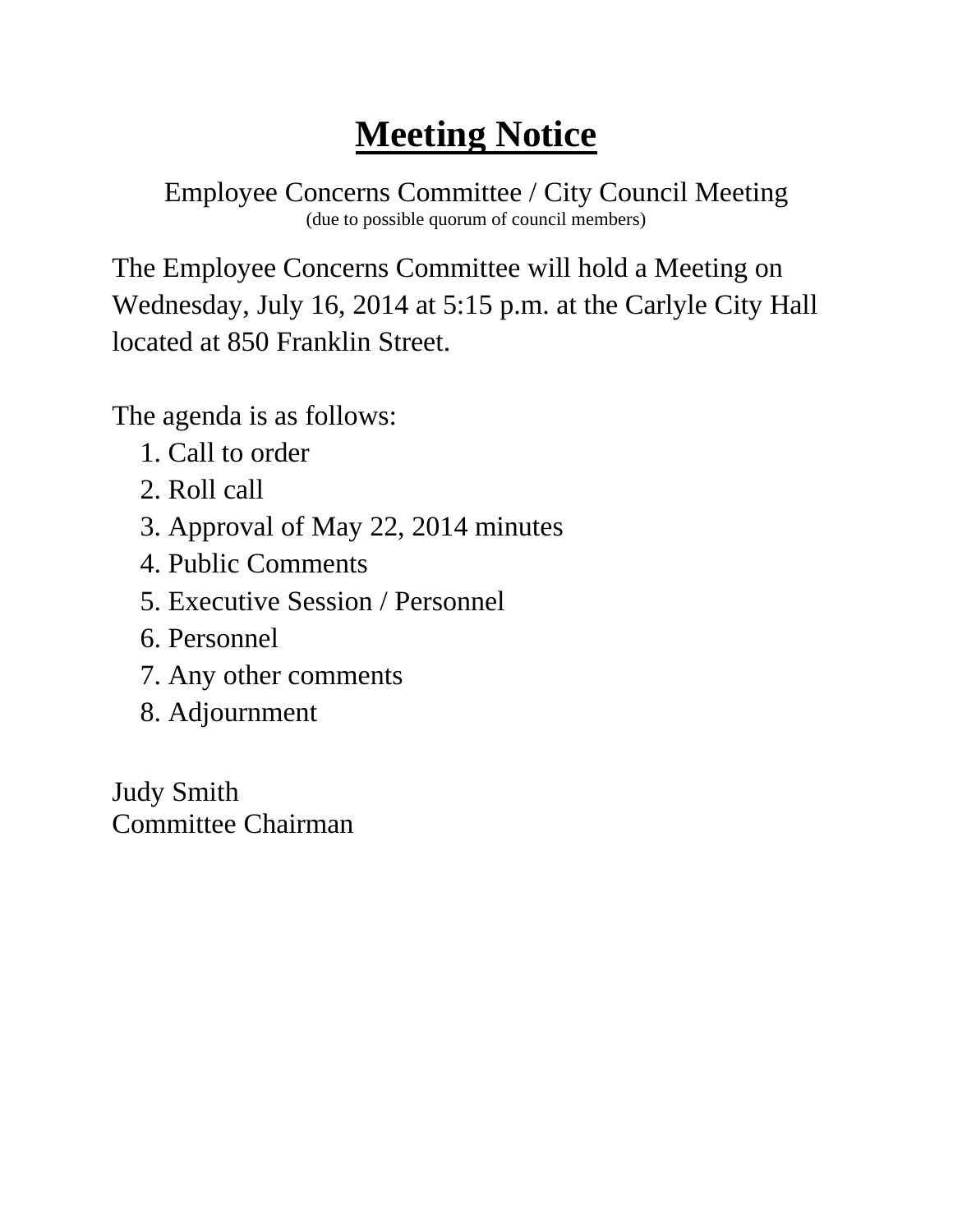Employee Concerns Committee / Police Committee / FOP Representatives / City Council Meeting (Due to Possible Quorum of Council Members)

An Employee Concerns Committee / Police Committee Meeting will be held on Friday, October 3, 2014 at 9:00 a.m. at the Carlyle City Hall located at 850 Franklin Street.

The agenda is as follows:

- 1. Call to Order
- 2. Roll Call
- 3. Approval of July 16, 2014 Minutes
- 4. Public Comments
- 5. FOP Negotiations
- 6. Executive Session Personnel
- 7. Personnel Selection of Top 5 Candidates for Interviews for the Police Dept. Position
- 8. Any other comments
- 9. Adjournment

Judy Smith Employee Concerns Committee Chairman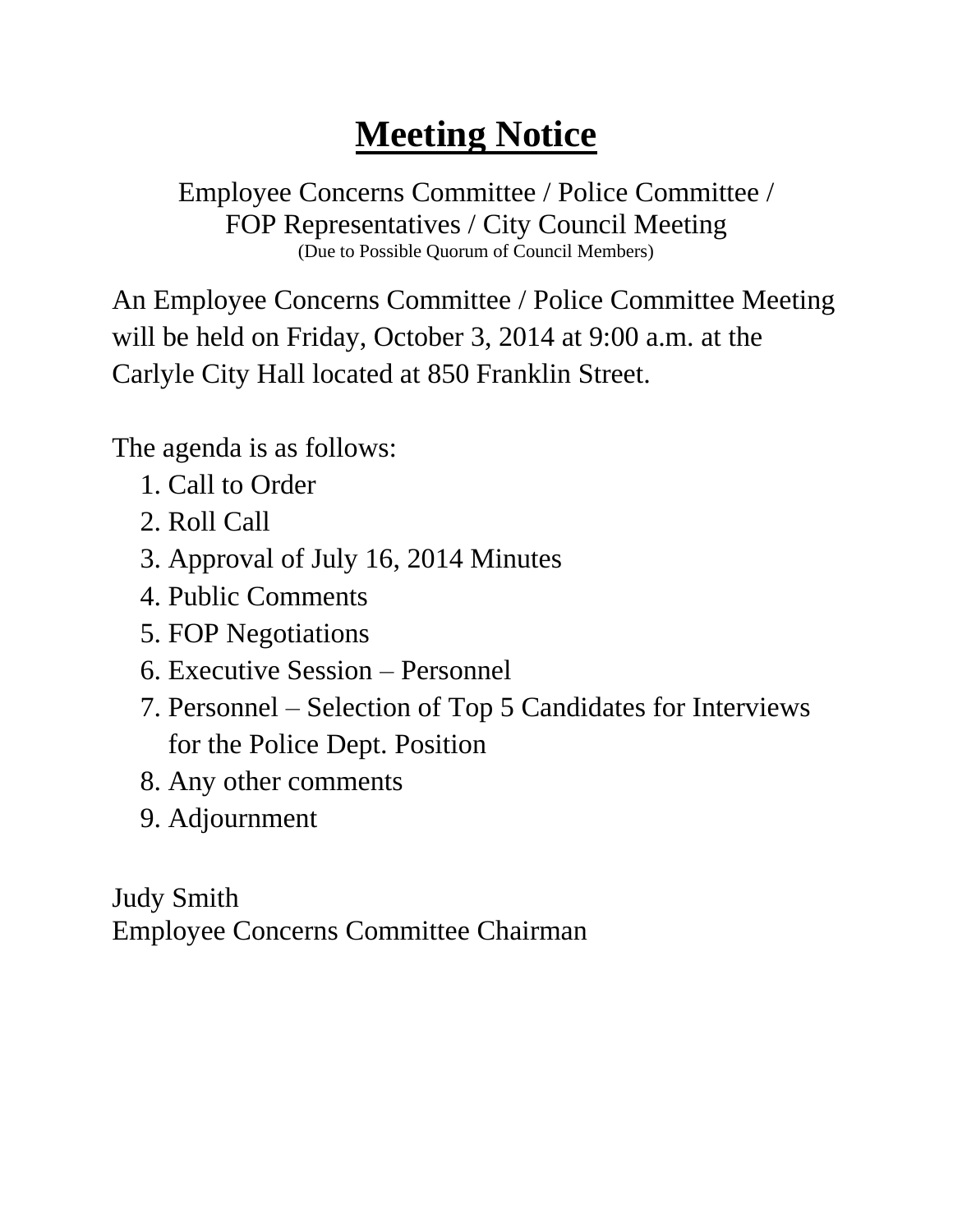Employee Concerns Committee / Police Committee / City Council Meeting (due to possible quorum of council members)

The Employee Concerns Committee & the Police Committee will hold a Meeting on Monday, October 6, 2014 at 5:30 p.m. at the Carlyle City Hall located at 850 Franklin Street.

The agenda is as follows:

- 1. Call to order
- 2. Roll call
- 3. Approval of October 3, 2014 minutes
- 4. Public Comments
- 5. Executive Session / Personnel Interviews
- 6. Vote on any decisions made
- 7. Any other comments
- 8. Adjournment

Judy Smith Committee Chairman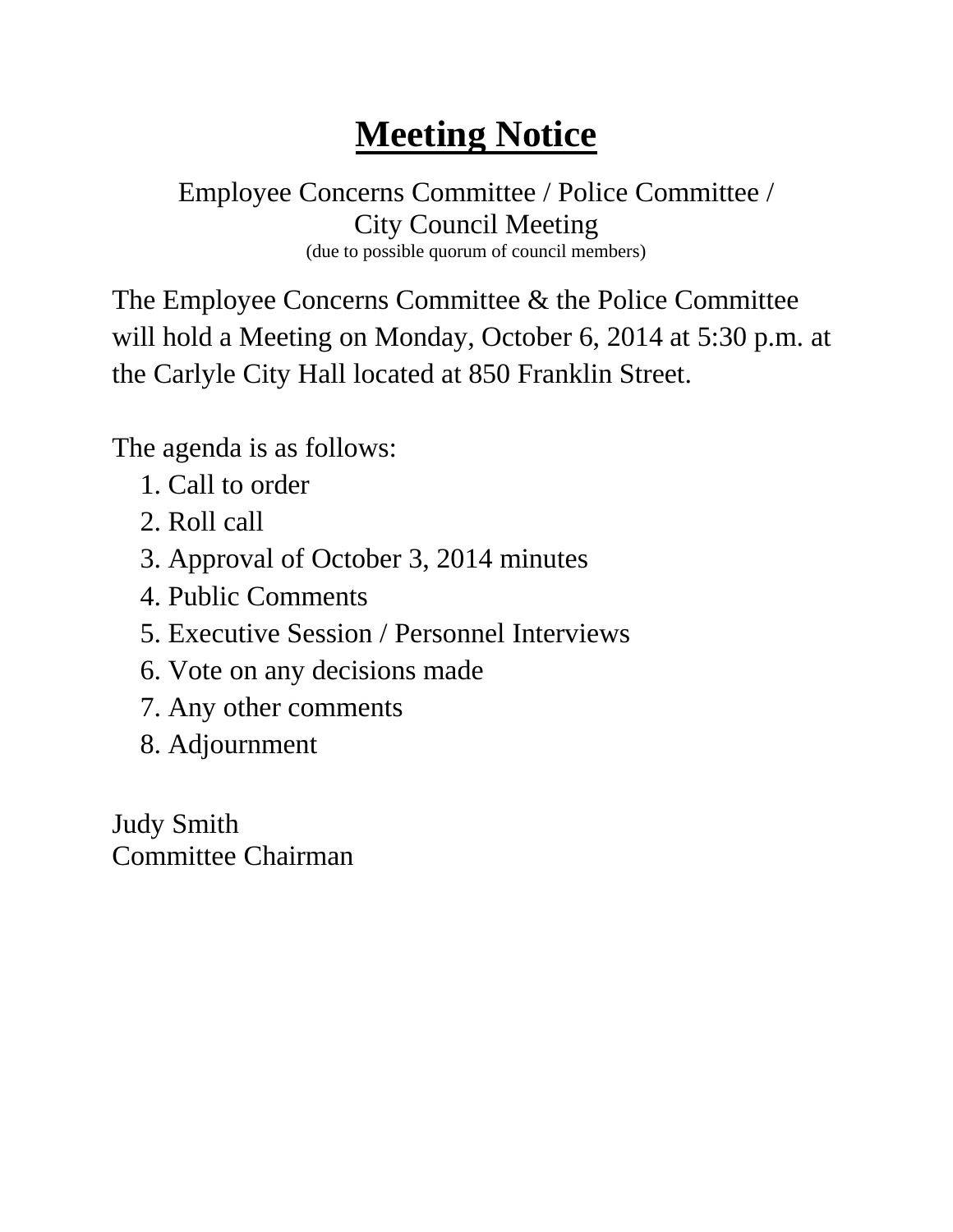#### The Employee Concerns Committee/Police Committee/ FOP Representatives/City Council Meeting

(Due to Possible Quorum of Council Members)

An Employee Concerns Committee/Police Committee Meeting will be held Friday, October 31, 2014 at 8:30 am at Carlyle City Hall located at 850 Franklin Street. The agenda is as follows:

- 1. Call to Order
- 2. Roll Call
- 3. Approval of October  $3^{rd}$  and October  $6^{th}$  Minutes.
- 4. Old Business
- 5. Public Comments
- 6. Negotiations
- 7. Executive Session
- 8. Adjournment

Judy Smith

Employee Concerns Committee Chairman